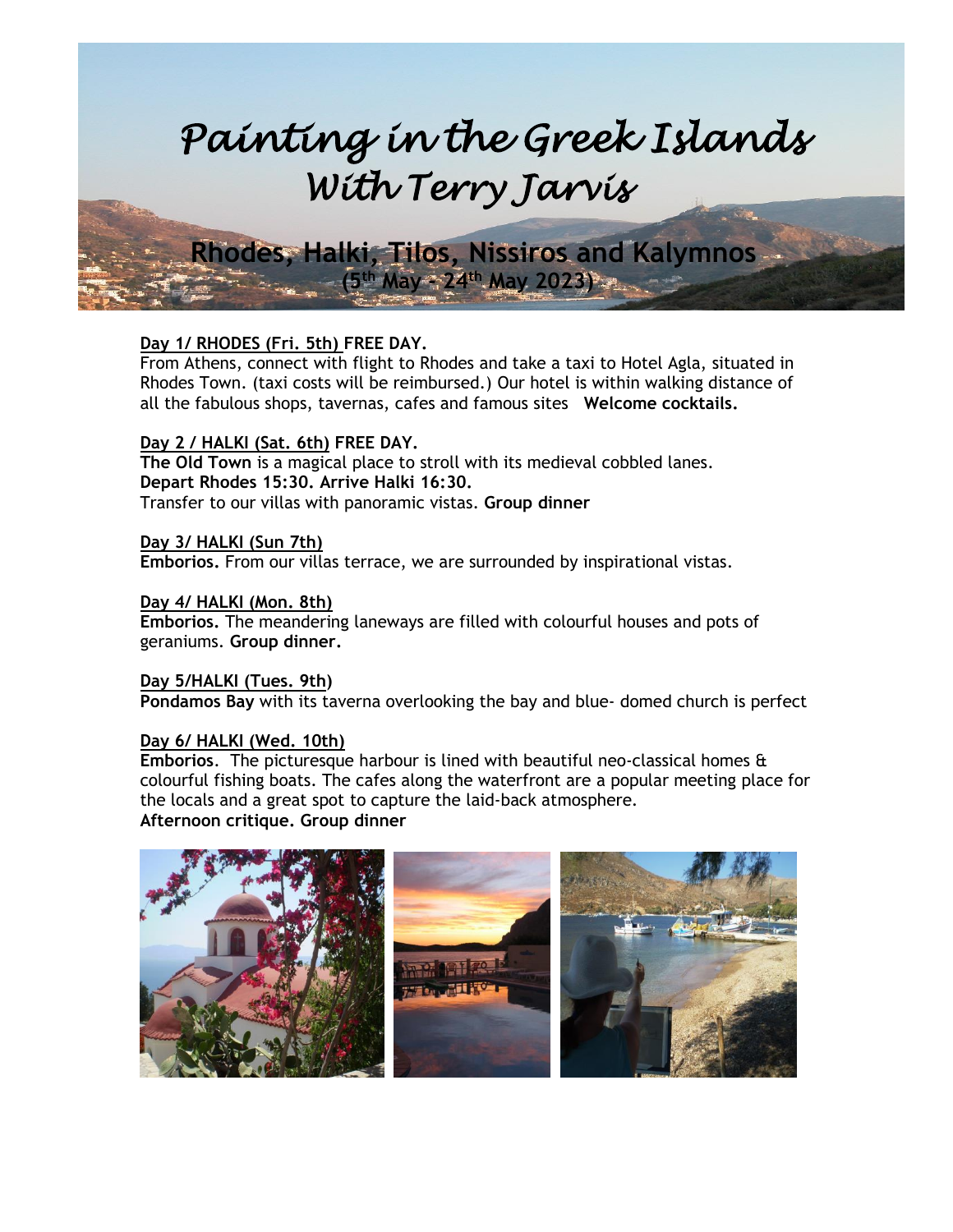# **Day 7 / TILOS (Thurs.11th) FREE DAY**

**Depart Halki 10:30. Arrive Tilos 12:00.** Tilos, with its vistas of high cliffs overlooking valleys of cypresses, walnut and olive trees is totally unspoilt. Our hotel by the sea with its beds of spectacular roses offers wonderful views. **Group dinner.**

#### **Day 8 / TILOS( Fri. 12th)**

**Livadi.** The sweep of the protected bay between rugged headlands is striking with its red and yellow ochre rocks reflected into the turquoise sea. **In the afternoon,** we will visit **Mikro Horio**- the abandoned village on a rocky outcrop surrounded by olive groves**.** An amazing place to sketch -full of fabulous textural elements.

#### **Day 9/ TILOS (Sat.13th)**

**Megalio Chorio.** The white-washed village with its narrow lanes, crowned by a medieval fortress is situated in the islands' interior. **Group lunch**

#### **Day 10/ TILOS (Sun 14th)**

**Pandeliminos Monastery** with its beautiful stone church, backdropped by craggy mountains is truly atmospheric. Continuing onto **Agios Andonis,** we will stop for optional lunch and to paint by the seaside at this quiet little port.

## **Day 11/ NISSIROS (Mon 15th)**

**Livadi.** The hotels' rose garden is simply sublime! **Depart Tilos 6.30pm. Arrive Nissiros 7:30pm.** Transfer to our hotel in the centre of the tiny, white-washed village.

## **Day 12/ NISSIROS (Tues.16th)**

**Mandraki** and the waterfront is filled with fish tavernas by the sea wall. The islands capital is a network of narrow lanes rising uphill from the esplanade, the stark whiteness of its houses forming a striking contrast to the dark volcanic earth.

#### **Day 13/ NISSIROS (Wed.17th)**

**Nikia**. This morning we head up the mountains to the spectacularly located mountain village - a dazzling splash of white against dramatic mountains. **Afternoon critique.**

# **Day 14/ KALYMNOS (Thurs. 18th) FREE DAY**

**Depart Nissiros 11.25am. Arrive Kalymnos 12.50pm** We are staying in the picturesque fishing village of **Myrties**, lined with fabulous tavernas.